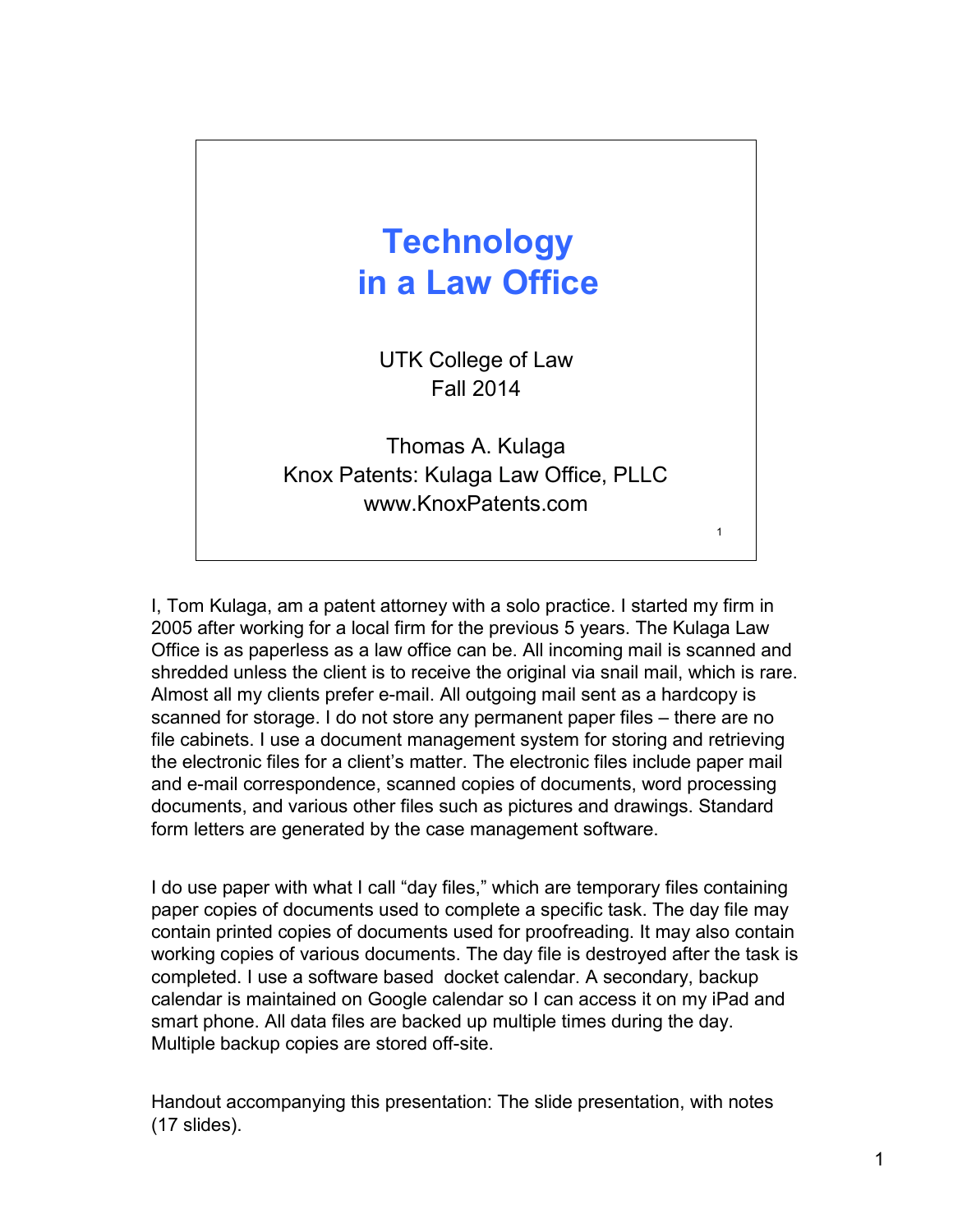

Today's marketplace is tough. With the current economic situation lawyers are competing against lawyers.

For new positions, lawyers need to be fast, smart, and articulate. But, most importantly, lawyers need to be profitable. That is the bottom line. To be hired and to remain employed, a lawyer needs to be able to bring in more revenue than the lawyer costs the firm.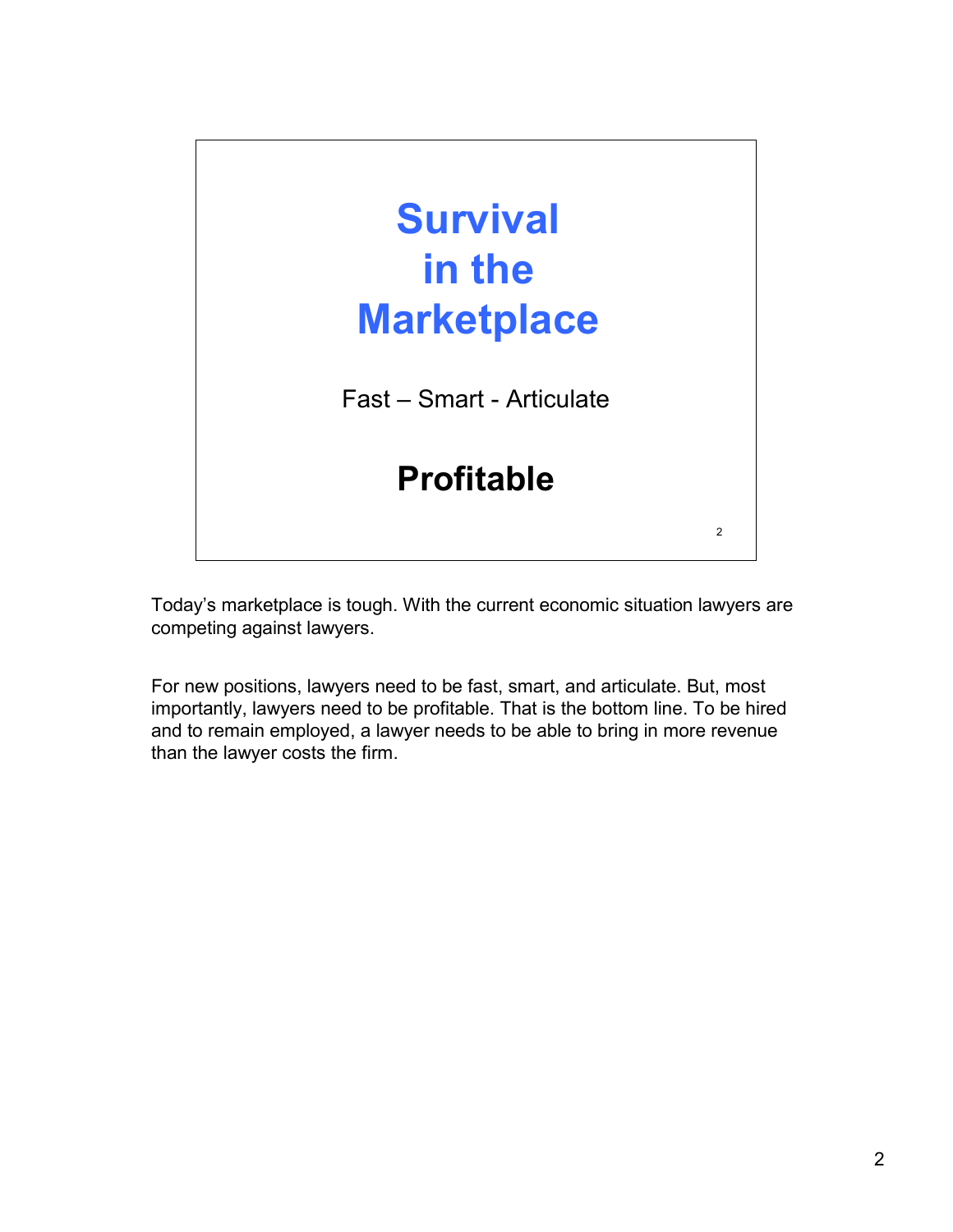

Lawyers are just like everyone else in today's society. As technology advances and new tools and devices are introduced, not everyone keeps up.

Typically, older attorneys, such as the named partners of established firms, do not keep up with technological advances. They are the **dinosaurs**. Most can read their e-mail, but there are still a few that have their secretaries print out their e-mail so that it can be read. Dinosaurs are almost extinct, but many still work in law offices.

Others, the **novices**, have learned to live with computers and other high tech devices. They know how to type in a word processor or do research on the Internet. But they do not always understand how things work or why things have to be done a certain way on the computer. They can get by, but they often need help and guidance.

Then there are those who grew up using computers and other devices. These people have no trouble using smart phones and computers. They use text messaging and IM. They can program a DVR. They are the **proficient** computer users.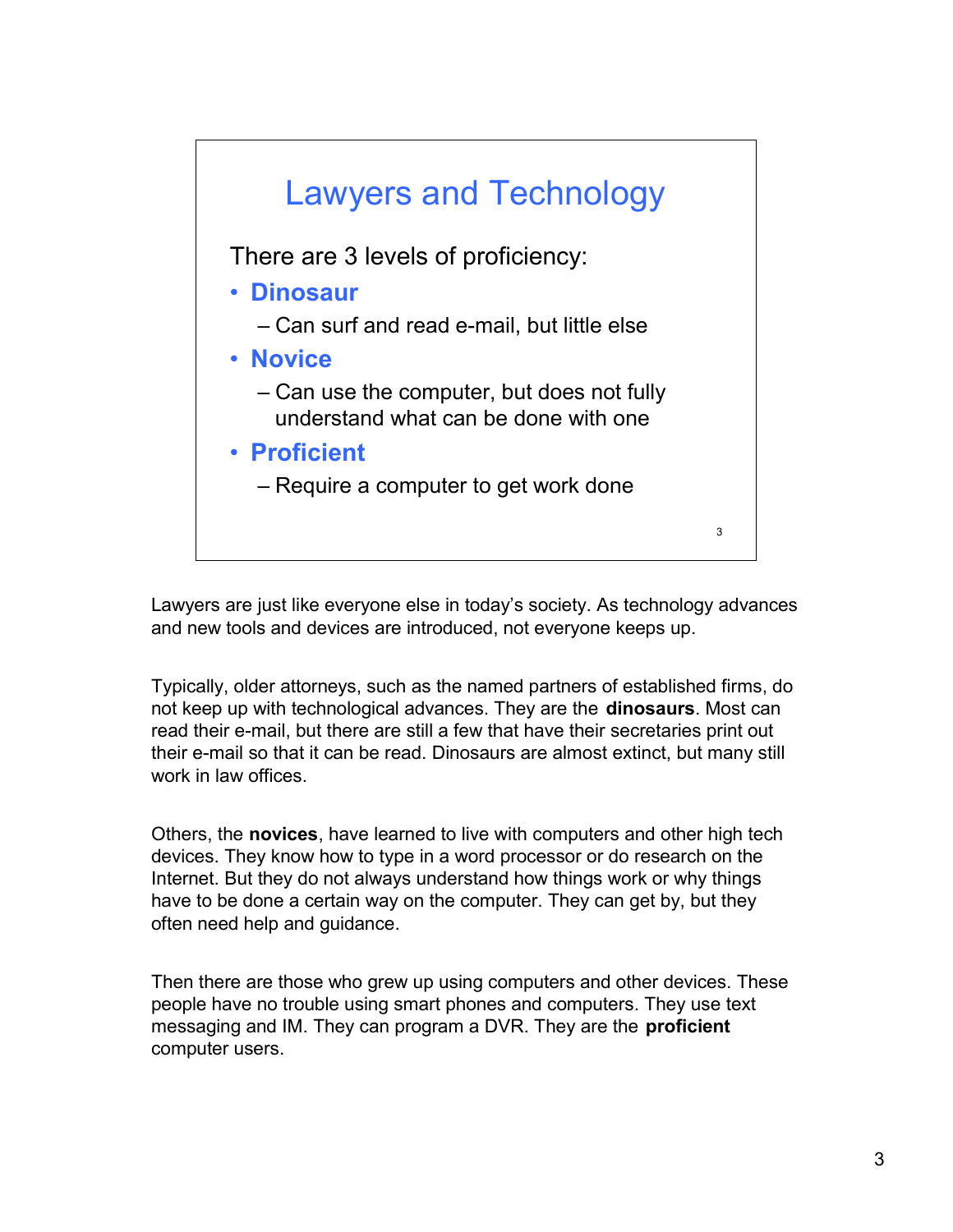

Up to the mid-1990s, little changed in the use of technology in law offices. A lawyer either dictated or handwrote a document that was subsequently typed by a secretary. Copies of the document were made and mailed or faxed to the client or were filed with the court by delivering the documents to the clerk of the court.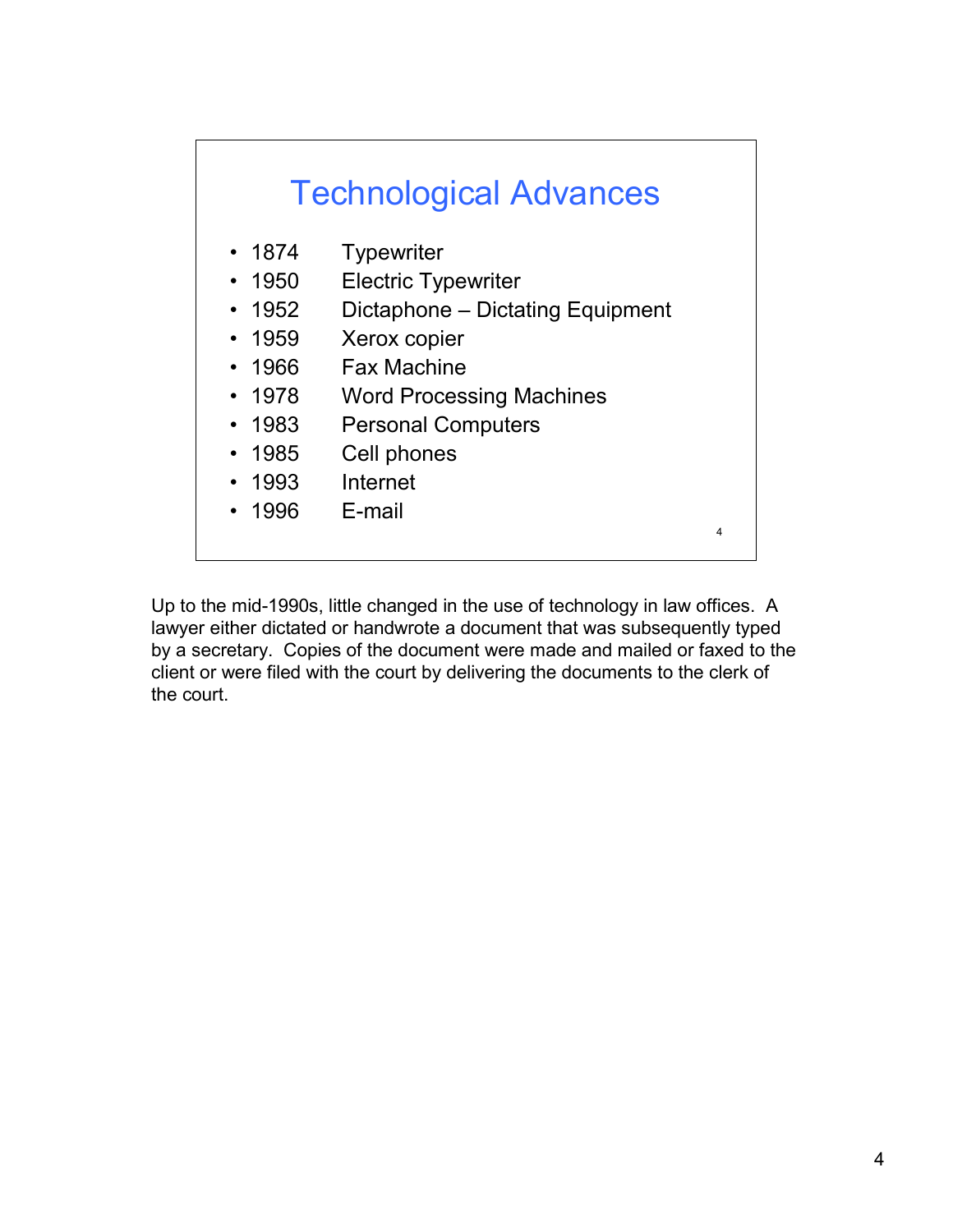

20 years ago computers were making in-roads in almost all law offices. Many attorneys had access to a personal computer, or at least their secretary did, and some few attorneys actually typed their own documents. In the smaller firms, the computers were not connected to a fileserver. The Internet was a place to surf, but it was not yet a serious research tool. Westlaw and Lexis-Nexis were not Internet based research tools. Instead, they were available on CDs and with dial-up modem connections to private networks.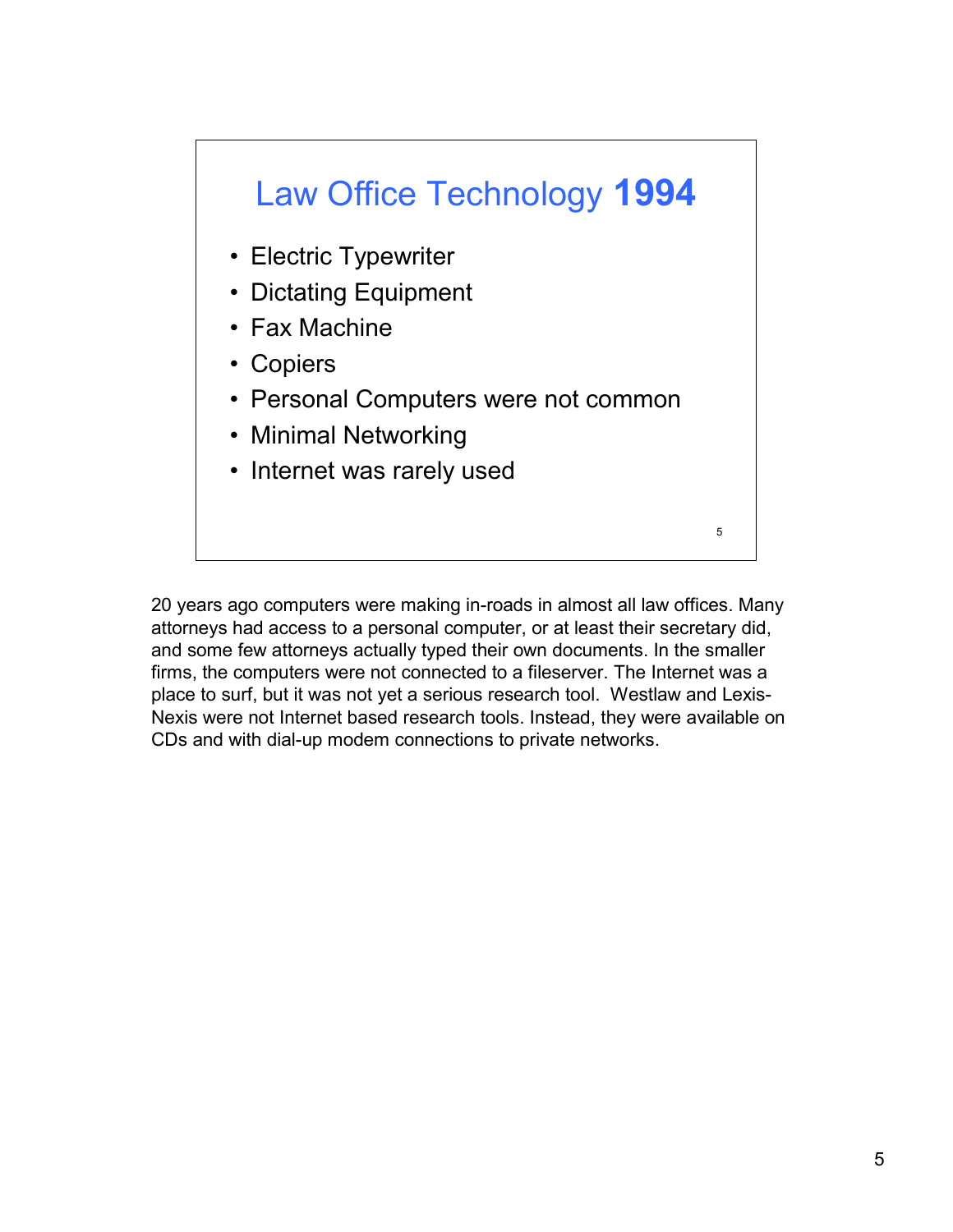

A well-equipped law office of today relies heavily on computers. Very few lawyers still dictate. Typewriters are available, but they mostly collect dust. Fax machines are little used. Scanners are a necessity, as is e-mail communications. The Internet is a valuable research and educational tool. Smart phones are widely used.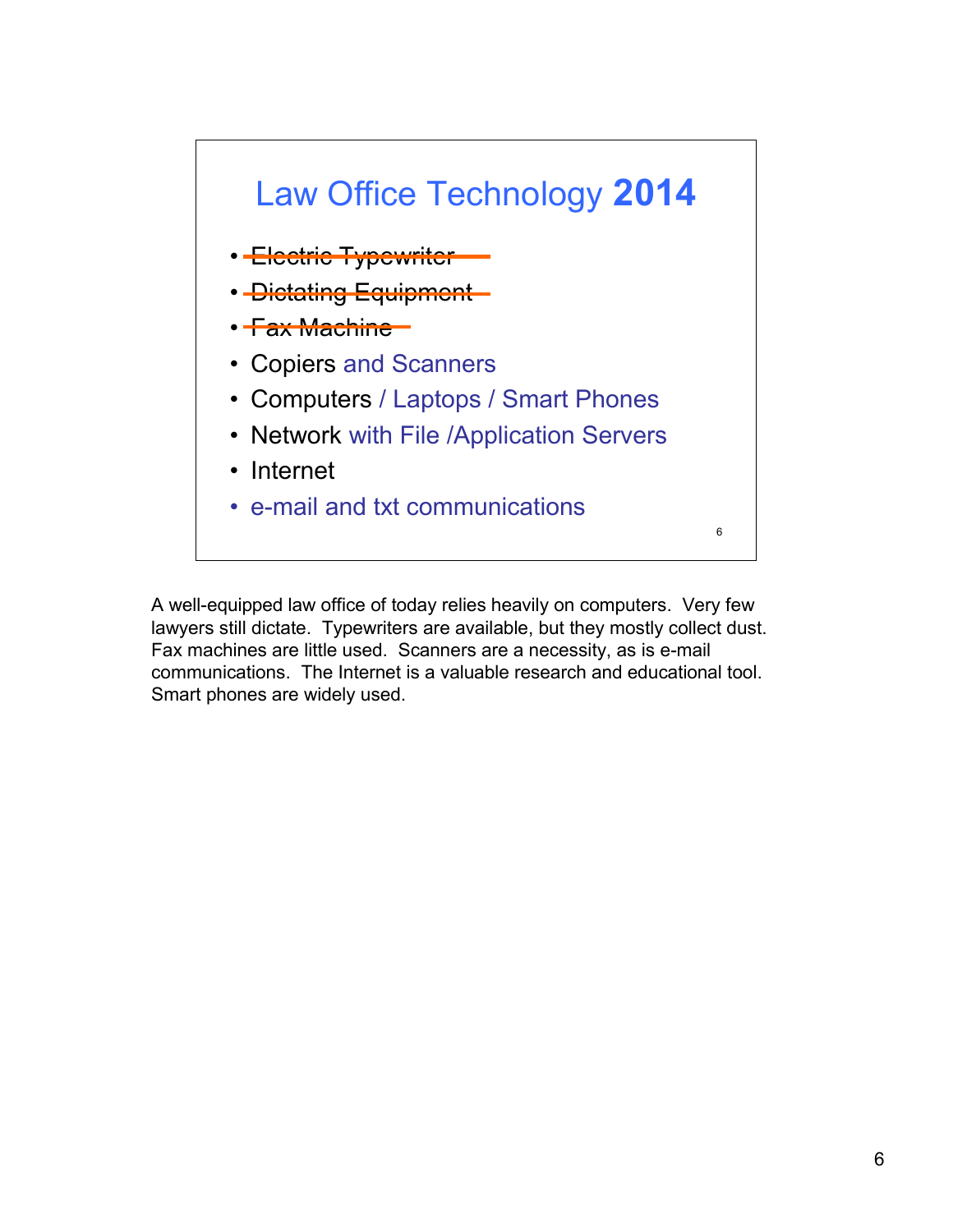

A lawyer does three things: **read**, **write**, and **talk**. Practicing lawyers spend a lot of time writing. We write briefs and other pleadings, agreements, and lots of letters. Most attorneys also spend a lot of time reading what other attorneys write. Lastly, lawyers talk, and hopefully, they also listen.

In essence, lawyers are communicators. We communicate with both the written and spoken word.

Law school is an opportunity for future lawyers to develop skills that allow them to read, write, and talk/listen proficiently. For example, sitting in a classroom listening to a professor is not very much different than listening to a client during a meeting. In both cases what the person is saying must be fully and clearly understood.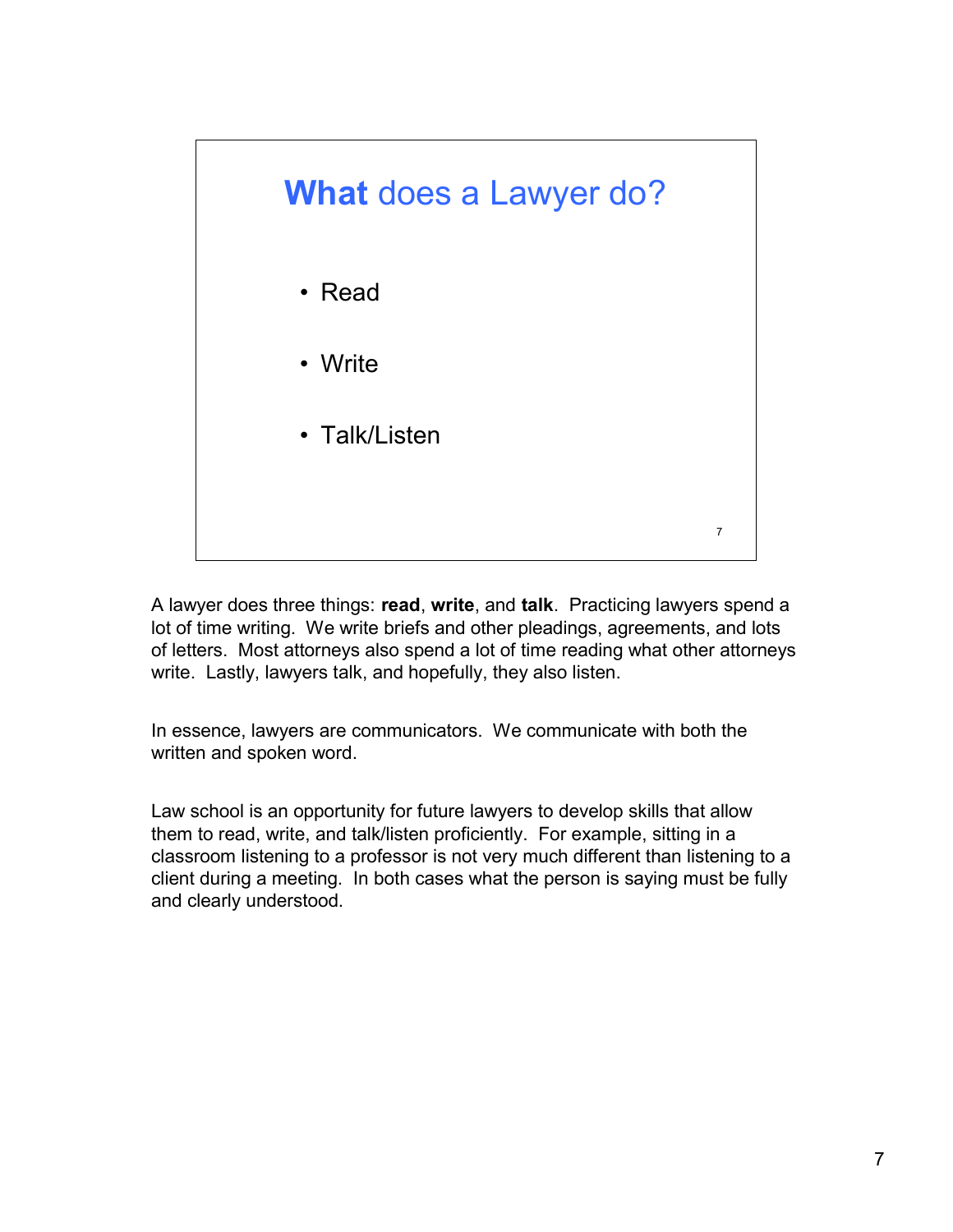

Writing and reading implies documents. Lawyers create and access a multitude of documents. When lawyers aren't creating documents, they are revising or reviewing them. These documents have to be stored somewhere. And, they must be retrievable in a timely manner.

Attorneys communicate with clients, other attorneys, government agencies, and a wide assortment of other people and entities. The communications are either verbal, as in a telephone call or a conference, or written, as with correspondence, pleadings, filings, and invoices.

Attorneys spend much time doing legal research, whether it is for a specific client matter or for maintaining their competence. The days of consulting a library filled with books have passed. Much of the research being done today involves sources on the Internet.

Finally, there is advertising and marketing. Some attorneys do no more than list their names in the telephone book. Others see advertising as a necessary tool to grow and maintain their practice. Technology offers many new ways for attorneys to be found by clients.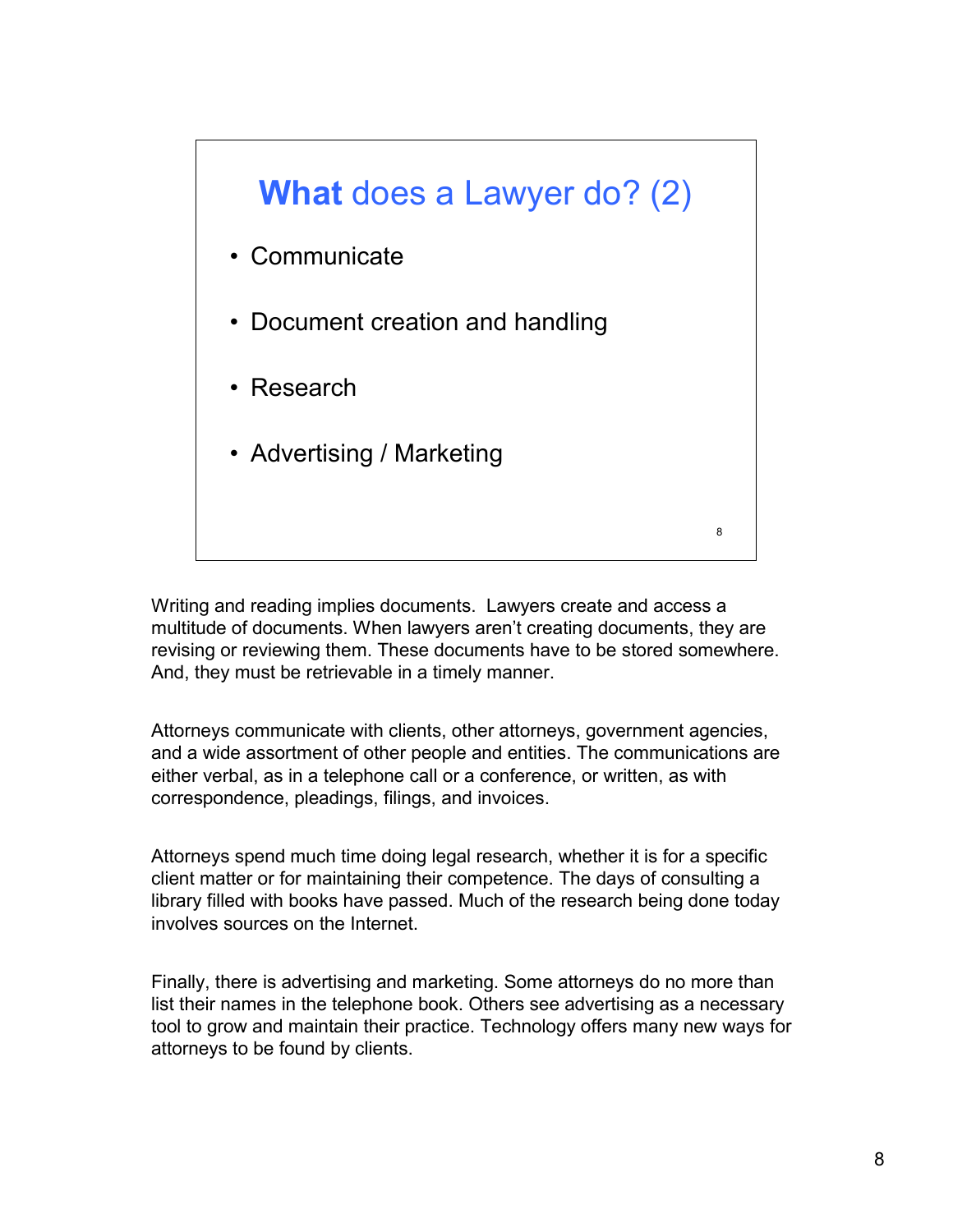

An automated law office is one that relies heavily on office automation. (How is that for a redundant statement of the obvious!) In today's office, technology is primarily computer related. Every desk has a computer, which is connected to a local area network (LAN) and the Internet. Software is used to generate documents, communicate with others, track work schedules, and maintain and manage records and files.

I communicate with almost all my clients through e-mail. It is faster, but it requires that the client prints documents if they need to be executed.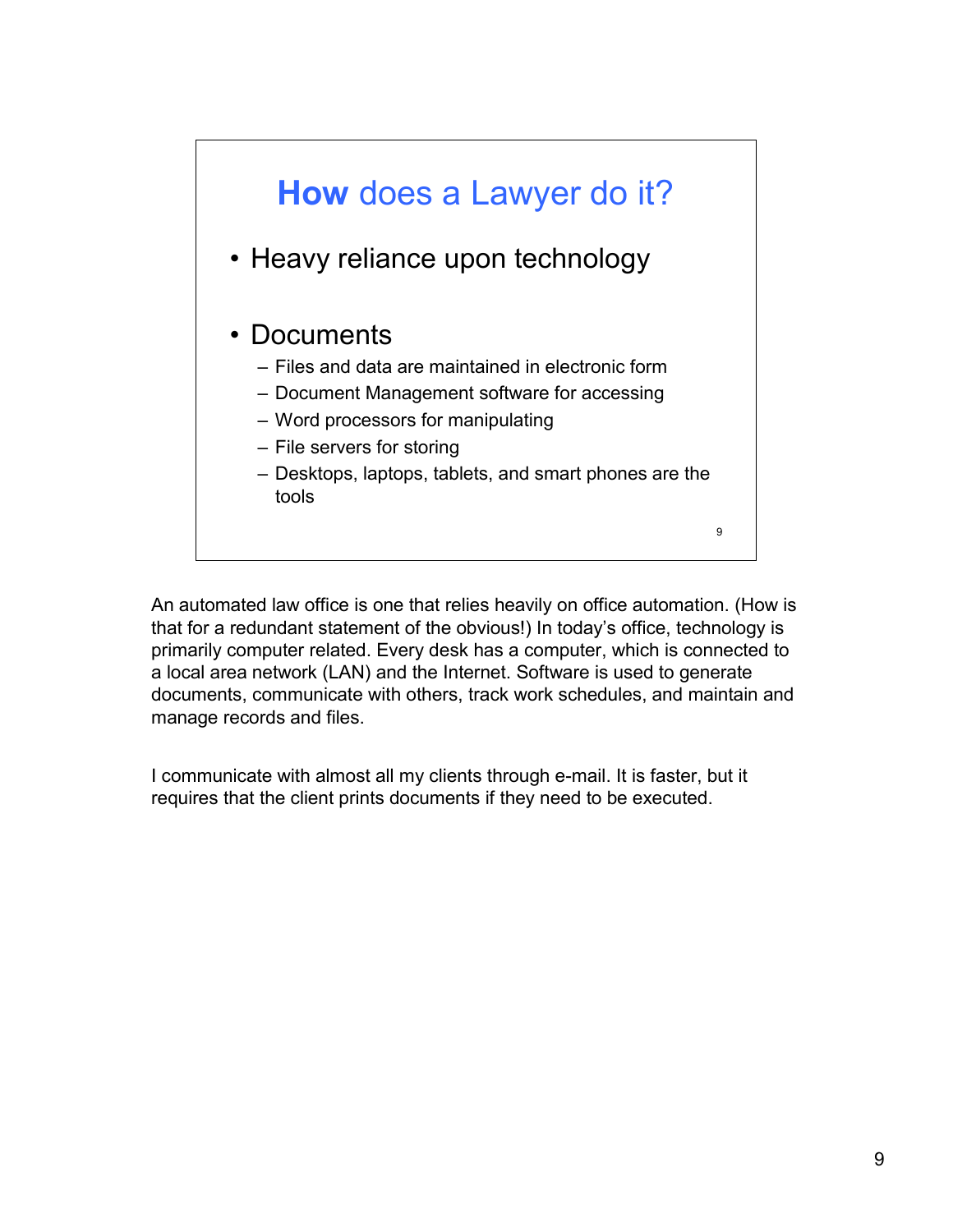

Technological advances have made available tools that impact every aspect of an attorney's work life. For example, communications occur with electronic messaging (e-mail), instant messaging (IM), video conferencing, cordless telephones, cell phones, personal digital assistances (PDAs), and Internet based telephone and video (VOIP).

In my office I have three telephone lines. Line one is a landline with AT&T. I have that for reliability. If line 1 is busy phone calls roll-over to line two. Line two is Skype and Line three is Google Voice. Skype and Google Voice are VoIP. I have boxes for each one that plug into the network and into my phone system. My phone system switches between the lines and also handles voice mail. One feature I wish my phone system had is to send my voice mail via email.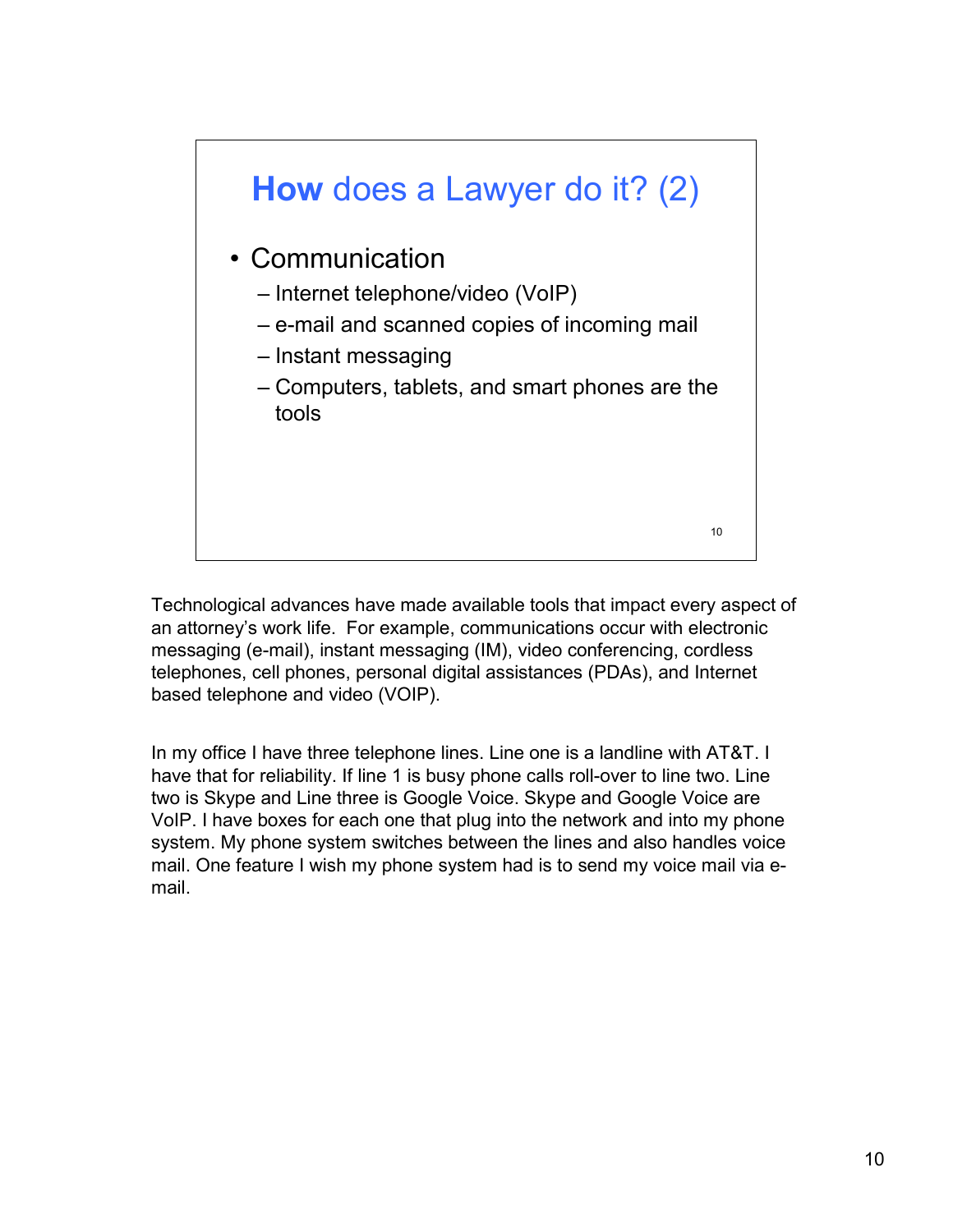

Research is no longer limited to books and reporters. Electronic research tools are in abundance. Lexis and Westlaw offer on-line services accessed from computers in the office or laptops from remote locations. Legal information is stored on CD-ROMs and DVDs, which can be accessed from individual computers or from a network. But, CDs and DVDs have given way to on-line tools.

The Internet offers a plethora of information. Google is great as a topical search tool or for getting information on specific persons. Yahoo is good for searching for businesses.

And, finally, advertising is no longer restricted to the telephone book. Most law firms have Internet websites. Some attorneys have attempted to use e-mail solicitation. But, e-mail has proven to be a much better marketing tool for maintaining client awareness than it is for soliciting new clients.

Having a web presence aids tremendously in a marketing plan. Blogs are just one way to let others know of a person's expertise. Internet forums offer another route to getting exposure for a lawyer.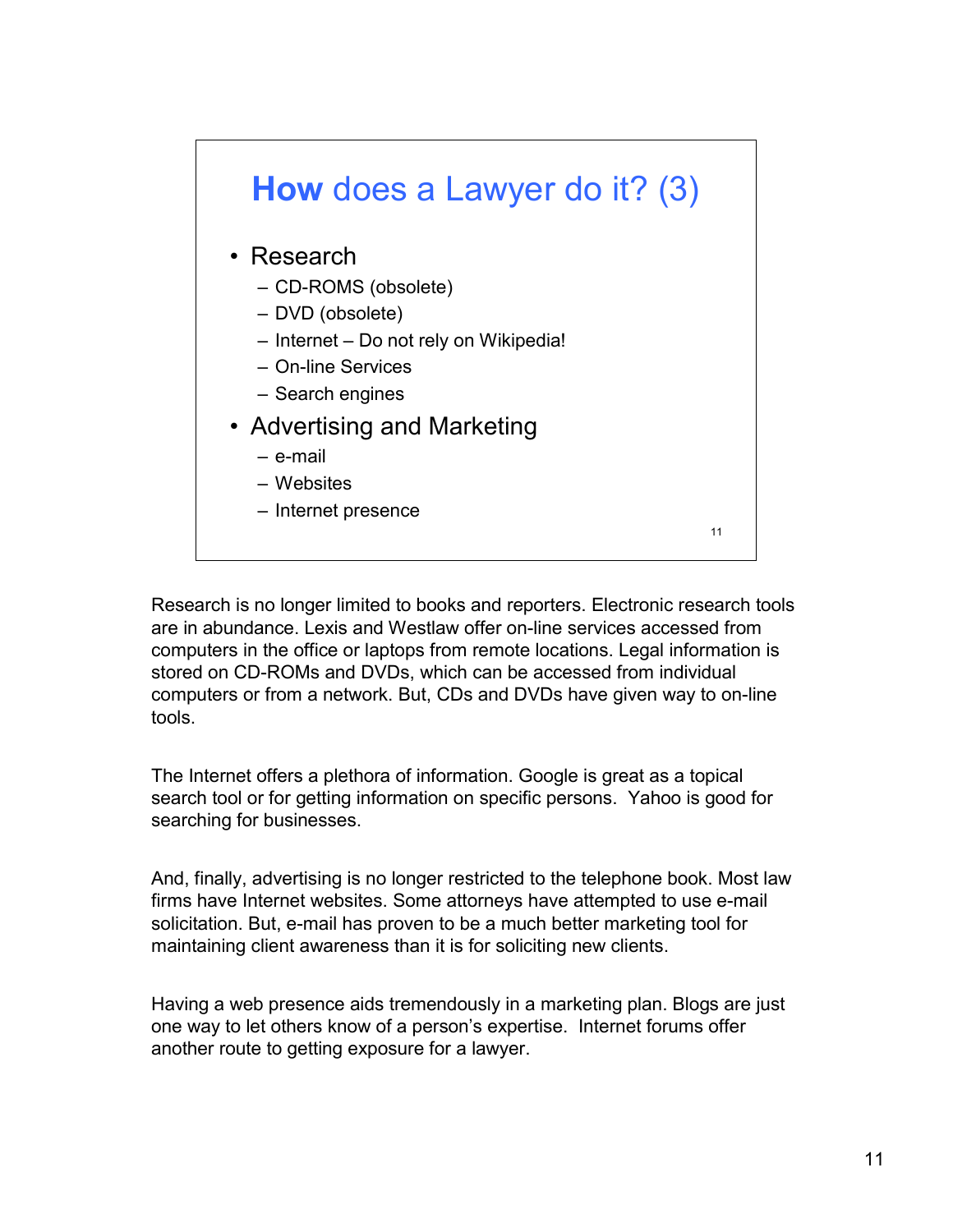

Everyone wants to graduate from law school and get to work as a lawyer.

Traditionally, new lawyers worked for a firm. A lucky few leave school and clerk for a judge. Some few are hired by corporations as in-house counsel. It should be so easy these days.

A current trend is that many law school graduates are going solo straight out of school.

With a firm the hardware and software will be provided and there might even be training on how to use it. But starting a solo practice means that you will be doing it all yourself. Unfortunately, many starting a solo practice do not have a lot of funds for purchasing equipment and software. After the cash flow picks up and there is some funds for equipment and software the problem is finding time to figure out what you need, buy it, and then set it up.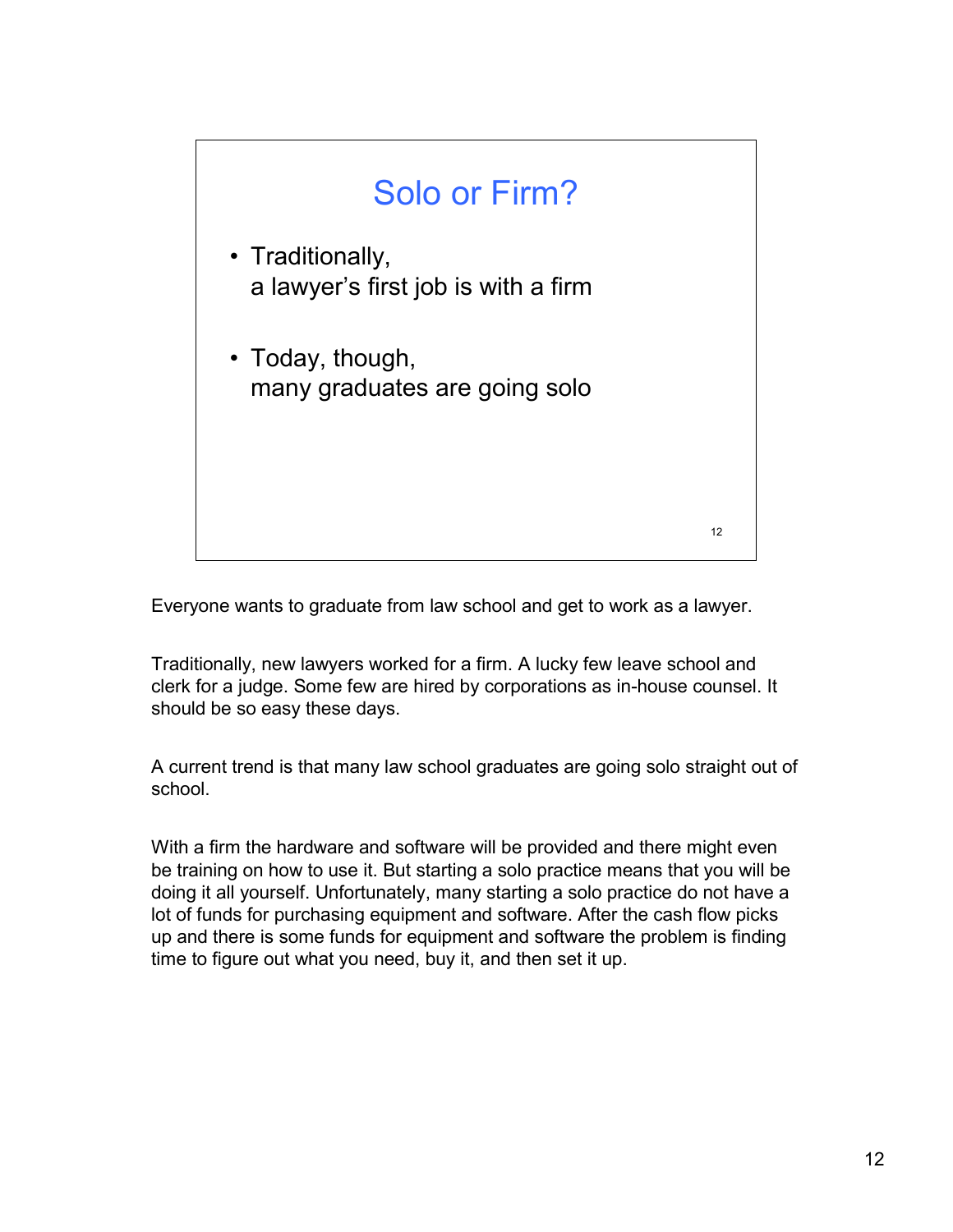

How is a new lawyer to survive after graduating from law school?

The new lawyer must be able to practice law, that is, be able to offer legal opinions and perform legal work.

But in order to do that, the new lawyer must be comfortable with the technological tools available.

The above is true regardless of working in a firm or in your own solo practice.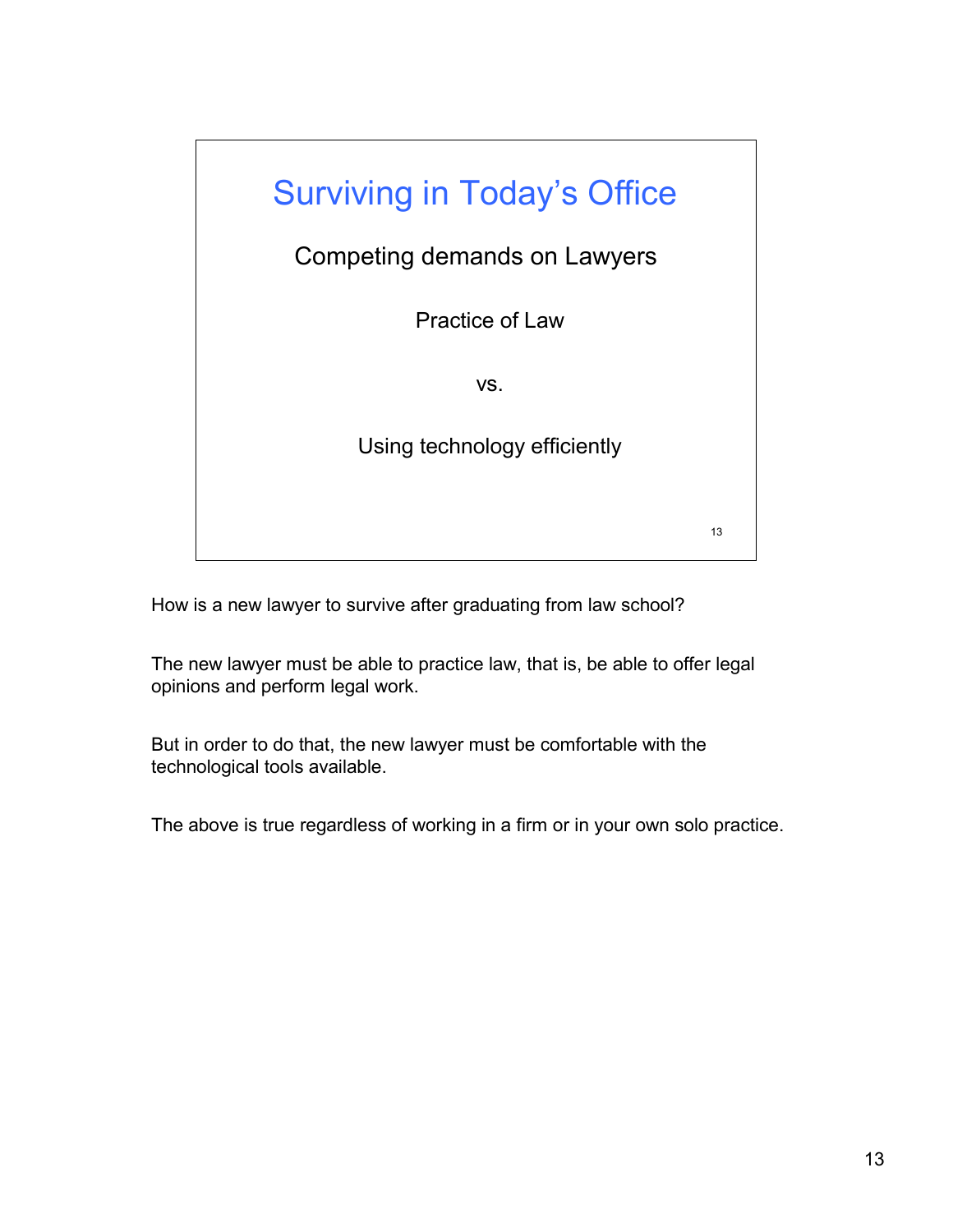

The hardware in today's office includes computers, at least one for every person in the office. Along with the computer on the desktop, many attorneys have a laptop for travel and home use. Some use the laptop as their primary computer.

Those computers have to be connected to something. There are networks with file servers, application servers, and web servers. Scanners have become a necessity. Printers, both B&W laser and color, are still used, even in a paperless office.

In my office I have a computer and so does my secretary. Each computer has three monitors. The computers are connected to a file server where everything is stored. We have a multifunction device that scans and prints. It is connected to the network. My secretary has a desktop scanner that she uses everyday. The scanner includes software for OCR (optical character recognition) that converts the scanned image into a text file so that we can copy and paste from the scanned document.

I have a wireless router connected to my network. The router allows me to easily connect my tablet and smart phone to the network. I also have a standing desk with a laptop wirelessly connected to my network.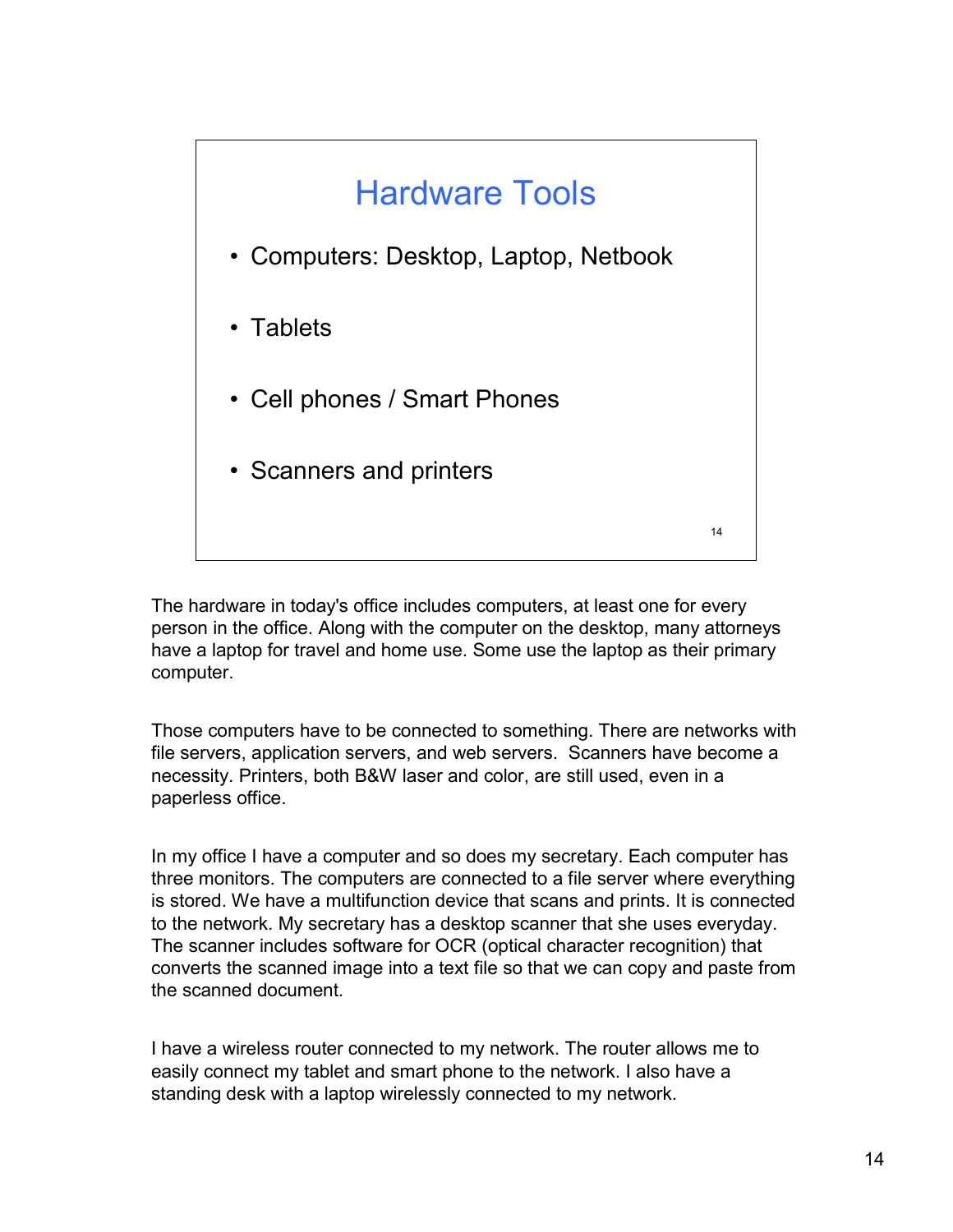## SW Tools for the Lawyer

- Word processing (Word, LibreOffice, WordPerfect)
- Web browser (Internet Explorer, Opera, Firefox)
- E-mail client (Outlook, GroupWise)
- Personal Information Management (Outlook)
- Case management (Needles, PracticeMaster)
- Time and billing (TABS, AbacusLaw)
- Document management (Worldox, iManage)
- Miscellaneous Software (Adobe Acrobat, scanning SW, encryption SW)

15

As a lawyer practicing with today's technology, being adept at using software is crucial for success.

Some software is ubiquitous. Almost everyone uses a word processor, an email client, and a web browser. Case management, billing, and docketing software is also found in many law firms.

Case management software typically allows for the use of form letters and automated document assembly, making the creation of client and matter specific correspondence less time consuming. Many case management programs communicate with PDAs, providing case and matter information when the attorney is away from the office. Many find that a personal information management (PIM) package is very useful for maintaining calendars and appointments. Document intensive firms (that includes almost all firms with more than a few attorneys) often use document management software. Such software allows easy tracking of files and documents without the hassle of using Windows and without having to name and store files.

In my practice I use both LibreOffice and Microsoft Office for document creation. I use PracticeMaster to keep track of all my matters, clients, time, phone calls, and documents. PracticeMaster also creates my standard letters, which are then saved as pdf files. I use Worldox for document management of all my documents, even those that are scanned using a desktop scanner.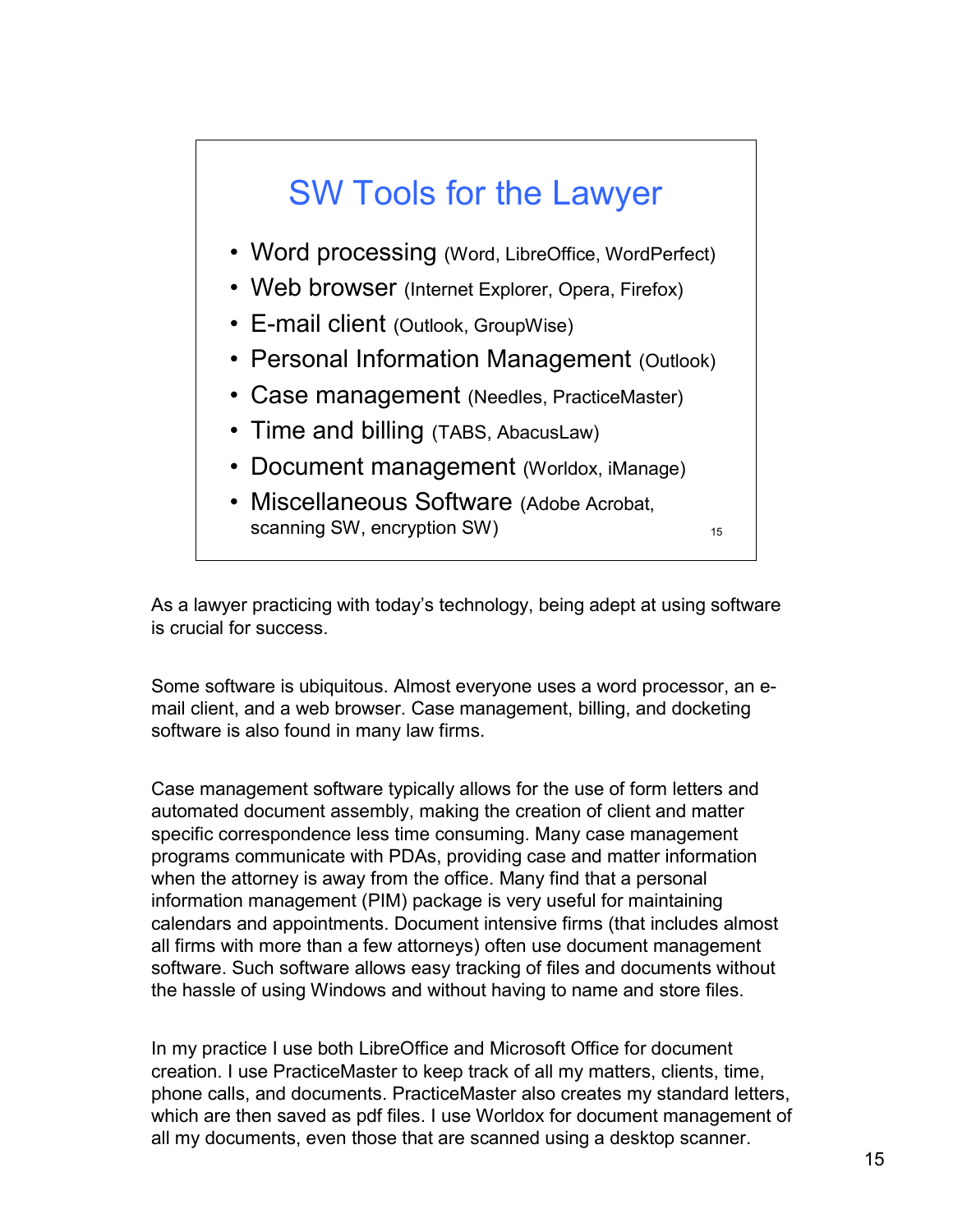

Proficiency with the available tools allows attorneys to focus on practicing law. The ideal situation is to practice law without thinking of the tools.

And never forget the ethical rules. For example:

•Rule 1.4 deals with client communications. What if a client does not receive a critical e-mail message? What if that message is trapped by a spam filter?

•Rule 1.5 deals with attorney fees. Are fees reasonable when they are based on the time to do a task manually or with the most advanced tools?

•Rule 1.6 deals with confidentiality. Is the client satisfied that confidentiality is maintained through e-mail messaging? How about cell phone or wireless communications? Smart phones and tablets with the ability to conveniently carry client data in a pocket create new problems. What if the phone or tablet is lost or stolen? Has the confidential information been encrypted?

•Rules 1.7 and 1.9 deal with conflicts of interest related to clients, both current and former. Conflict checks with a computer based case management system are fast and accurate, provided, of course, that all data necessary to perform the conflict checks are entered into the system.

•Rules 7.1 to 7.6 deal with advertising and communications that present unique challenges for the those who want to take full advantage of e-mail and the Internet.

Networking is a valuable skill that helps many attorneys. I rely upon networking for many of my clients. More than one-third of my new clients are referrals.